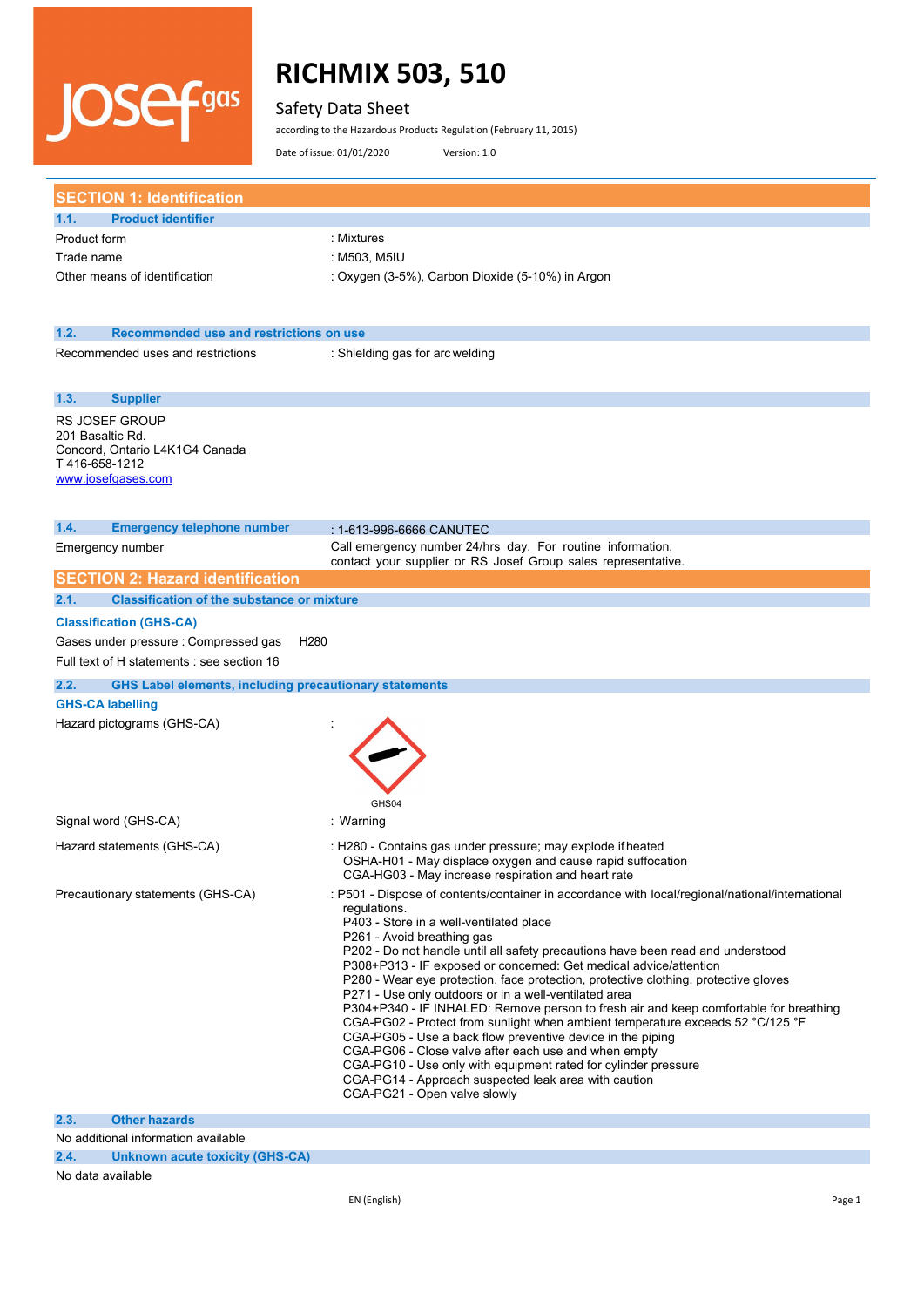## Safety Data Sheet

according to the Hazardous Products Regulation (February 11, 2015)

### **SECTION 3: Composition/information on ingredients**

## **3.1. Substances**

#### Not applicable **3.2. Mixtu**

| $\mathbf{v}$ . As a $\mathbf{v}$<br><b>IVIIALUI 69</b> |                                 |                           |       |                                             |
|--------------------------------------------------------|---------------------------------|---------------------------|-------|---------------------------------------------|
| <b>Name</b>                                            | <b>Chemical name / Synonyms</b> | <b>Product identifier</b> | %     | <b>Classification (GHS-CA)</b>              |
| Argon                                                  | Argon, compressed               | (CAS-No.) 7440-37-1       | 85-93 | Press. Gas (Comp.), H280                    |
| Carbon Dioxide                                         | Carbon Dioxide                  | (CAS-No.) 124-38-9        | 5-10  | Press. Gas (Lig.), H280                     |
| Oxygen                                                 | Oxygen, compressed              | (CAS-No.) 7782-44-7       | $3-5$ | Ox. Gas 1, H270<br>Press. Gas (Comp.), H280 |

Full text of hazard classes and H-statements : see section 16

| <b>SECTION 4: First-aid measures</b>                                    |                                                                                                                                    |
|-------------------------------------------------------------------------|------------------------------------------------------------------------------------------------------------------------------------|
| 4.1.<br><b>Description of first aid measures</b>                        |                                                                                                                                    |
|                                                                         |                                                                                                                                    |
| First-aid measures after inhalation                                     | : Remove victim to fresh air and keep at rest in a position comfortable for breathing. If you feel<br>unwell, seek medical advice. |
| First-aid measures after skin contact                                   | : Adverse effects not expected from this product.                                                                                  |
| First-aid measures after eye contact                                    | : Adverse effects not expected from this product.                                                                                  |
| First-aid measures after ingestion                                      | : Ingestion is not considered a potential route of exposure.                                                                       |
| 4.2.<br>Most important symptoms and effects (acute and delayed)         |                                                                                                                                    |
| Symptoms/effects after inhalation                                       | : May displace oxygen and cause rapid suffocation. May increase respiration and heart rate.                                        |
| Symptoms/effects after skin contact                                     | : Adverse effects not expected from this product.                                                                                  |
| Symptoms/effects after eye contact                                      | : Adverse effects not expected from this product.                                                                                  |
| Symptoms/effects after ingestion                                        | : Ingestion is not considered a potential route of exposure.                                                                       |
| Symptoms/effects upon intravenous<br>administration                     | : Not known.                                                                                                                       |
| Chronic symptoms                                                        | : Adverse effects not expected from this product.                                                                                  |
| 4.3.<br>Immediate medical attention and special treatment, if necessary |                                                                                                                                    |
| Other medical advice or treatment                                       | : If you feel unwell, seek medical advice. If breathing is difficult, give oxygen.                                                 |

| <b>SECTION 5: Fire-fighting measures</b>                               |                                                                                                                                                                                                                                                              |
|------------------------------------------------------------------------|--------------------------------------------------------------------------------------------------------------------------------------------------------------------------------------------------------------------------------------------------------------|
| 5.1.<br>Suitable extinguishing media                                   |                                                                                                                                                                                                                                                              |
| Suitable extinguishing media                                           | : Use extinguishing media appropriate for surrounding fire.                                                                                                                                                                                                  |
| 5.2.<br>Unsuitable extinguishing media                                 |                                                                                                                                                                                                                                                              |
| Unsuitable extinguishing media                                         | Do not use water jet to extinguish.                                                                                                                                                                                                                          |
| 5.3.<br>Specific hazards arising from the hazardous product            |                                                                                                                                                                                                                                                              |
| Fire hazard                                                            | : The product is not flammable.                                                                                                                                                                                                                              |
| <b>Explosion hazard</b>                                                | : Product is not explosive. Heat may build pressure, rupturing closed containers, spreading fire<br>and increasing risk of burns and injuries.                                                                                                               |
| Hazardous combustion products                                          | : None                                                                                                                                                                                                                                                       |
| 5.4.<br>Special protective equipment and precautions for fire-fighters |                                                                                                                                                                                                                                                              |
| Firefighting instructions                                              | : In case of fire: Evacuate area. Fight fire remotely due to the risk of explosion. Exposure to fire<br>may cause containers to rupture/explode. Use water spray or fog for cooling exposed<br>containers. Exercise caution when fighting any chemical fire. |
| Protection during firefighting                                         | : Standard protective clothing and equipment (e.g. Self Contained Breathing Apparatus) for fire<br>fighters. Do not enter fire area without proper protective equipment, including respiratory<br>protection.                                                |
| <b>SECTION 6: Accidental release measures</b>                          |                                                                                                                                                                                                                                                              |

| 6.1.             | <b>Personal precautions, protective equipment and emergency</b> |  |
|------------------|-----------------------------------------------------------------|--|
| General measures | : Ensure adequate ventilation.                                  |  |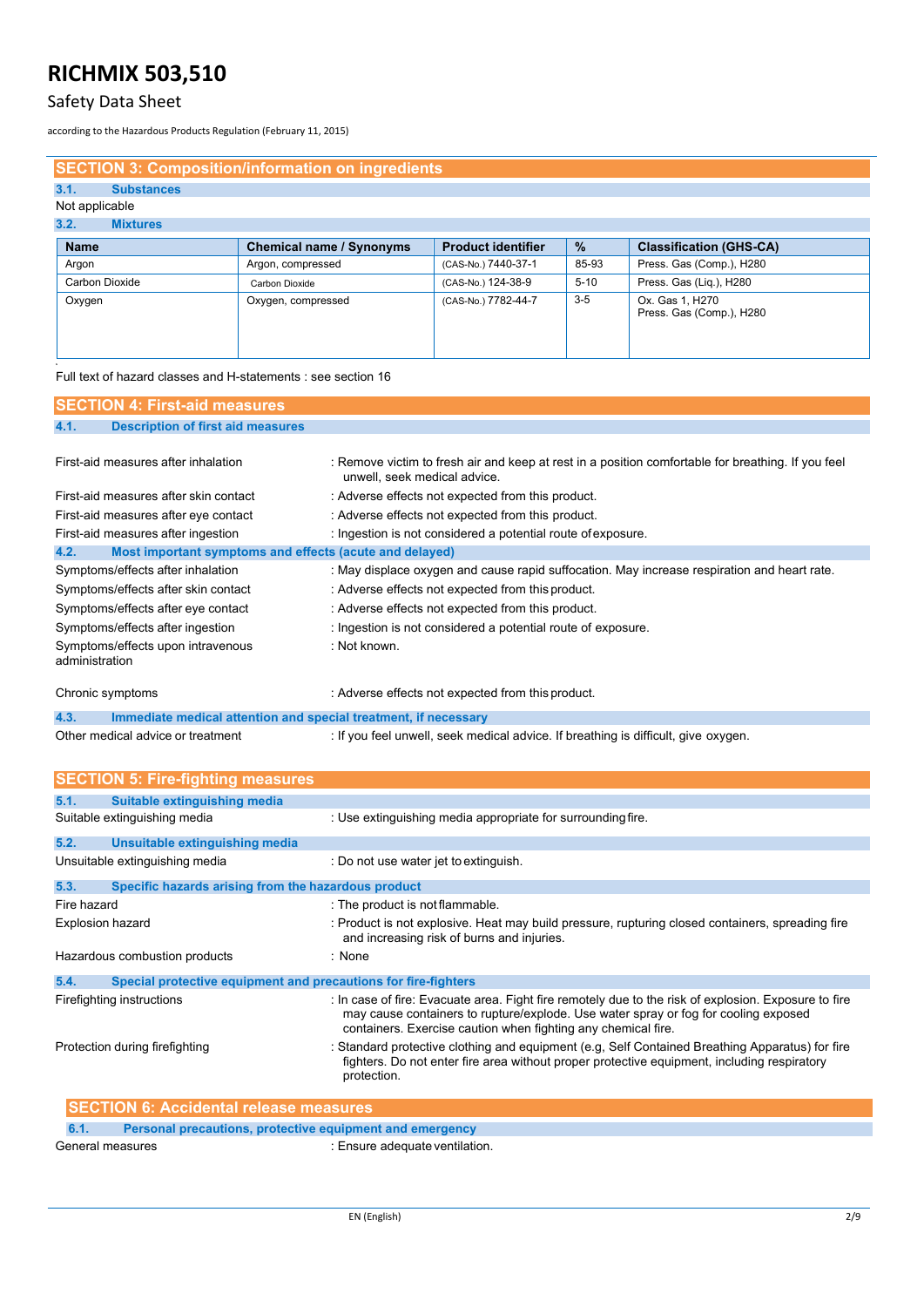# Safety Data Sheet

according to the Hazardous Products Regulation (February 11, 2015)

| Personal Precautions, Protective Equipment<br>and Emergency Procedures |                                                                                     | : EVACUATE ALL PERSONNEL FROM AFFECTED AREA. Use appropriate protective<br>equipment. If leak is on user's equipment, be certain to purge piping before attempting repairs.<br>If leak is on a container or container valve contact the closest Air Liquide Canada location. |
|------------------------------------------------------------------------|-------------------------------------------------------------------------------------|------------------------------------------------------------------------------------------------------------------------------------------------------------------------------------------------------------------------------------------------------------------------------|
| 6.2.                                                                   | Methods and materials for containment and cleaning up                               |                                                                                                                                                                                                                                                                              |
| For containment                                                        |                                                                                     | : Try to stop release if without risk.                                                                                                                                                                                                                                       |
| Methods for cleaning up                                                |                                                                                     | : Dispose of contents/container in accordance with local/regional/national/international<br>regulations.                                                                                                                                                                     |
| 6.3.                                                                   | <b>Reference to other sections</b>                                                  |                                                                                                                                                                                                                                                                              |
|                                                                        | For further information refer to section 8: "Exposure controls/personal protection" |                                                                                                                                                                                                                                                                              |
|                                                                        | <b>SECTION 7: Handling and storage</b>                                              |                                                                                                                                                                                                                                                                              |
| 7.1.                                                                   | <b>Precautions for safe</b>                                                         |                                                                                                                                                                                                                                                                              |
| Precautions for safe handling                                          |                                                                                     | : Do not handle until all safety precautions have been read and understood. Use only outdoors or<br>in a well-ventilated area                                                                                                                                                |
| Hygiene measures                                                       |                                                                                     | : Do not eat, drink or smoke when using this product.                                                                                                                                                                                                                        |
| Additional hazards when processed                                      |                                                                                     | : Pressurized container: Do not pierce or burn, even after use. Use only with equipment rated for<br>cylinder pressure. Close valve after each use and when empty.                                                                                                           |
| 7.2.                                                                   | Conditions for safe storage, including any incompatibilities                        |                                                                                                                                                                                                                                                                              |
|                                                                        | Technical measures                                                                  | : Comply with applicable regulations.                                                                                                                                                                                                                                        |
|                                                                        | Storage conditions                                                                  | : Do not expose to temperatures exceeding 52 °C/ 125 °F. Keep container closed when not in<br>use. Protect cylinders from physical damage; do not drag, roll, slide or drop. Store in well<br>ventilated area.                                                               |

: None known. : None known.

| Incompatible products  |  |
|------------------------|--|
| Incompatible materials |  |

## **SECTION 8: Exposure controls/personal protection**

| 8.1.<br><b>Control parameters</b> |                                     |                          |
|-----------------------------------|-------------------------------------|--------------------------|
| Carbon Dioxide (124-38-9)         |                                     |                          |
| <b>USA - ACGIH</b>                | ACGIH TWA (ppm)                     | 5000 ppm                 |
| <b>USA - ACGIH</b>                | ACGIH STEL (ppm)                    | 30000 ppm                |
| USA - OSHA                        | OSHA PEL (TWA) (mg/m <sup>3</sup> ) | 9000 mg/m <sup>3</sup>   |
| USA - OSHA                        | OSHA PEL (TWA) (ppm)                | 5000 ppm                 |
| Canada (Quebec)                   | VECD (mg/m <sup>3</sup> )           | 54000 mg/m <sup>3</sup>  |
| Canada (Quebec)                   | VECD (ppm)                          | 30000 ppm                |
| Canada (Quebec)                   | VEMP (mg/m <sup>3</sup> )           | 9000 mg/m <sup>3</sup>   |
| Canada (Quebec)                   | VEMP (ppm)                          | 5000 ppm                 |
| Alberta                           | OEL STEL (mg/m <sup>3</sup> )       | 54000 mg/m <sup>3</sup>  |
| Alberta                           | OEL STEL (ppm)                      | 30000 ppm                |
| Alberta                           | OEL TWA (mg/m <sup>3</sup> )        | 9000 mg/m <sup>3</sup>   |
| Alberta                           | OEL TWA (ppm)                       | 5000 ppm                 |
| <b>British Columbia</b>           | OEL STEL (ppm)                      | 15000 ppm                |
| <b>British Columbia</b>           | OEL TWA (ppm)                       | 5000 ppm                 |
| Manitoba                          | OEL STEL (ppm)                      | 30000 ppm                |
| Manitoba                          | OEL TWA (ppm)                       | 5000 ppm                 |
| <b>New Brunswick</b>              | OEL STEL (mg/m <sup>3</sup> )       | 54000 mg/m <sup>3</sup>  |
| <b>New Brunswick</b>              | OEL STEL (ppm)                      | 30000 ppm                |
| New Brunswick                     | OEL TWA (mg/m <sup>3</sup> )        | $9000$ mg/m <sup>3</sup> |
| <b>New Brunswick</b>              | OEL TWA (ppm)                       | 5000 ppm                 |
| New Foundland & Labrador          | OEL STEL (ppm)                      | 30000 ppm                |
| New Foundland & Labrador          | OEL TWA (ppm)                       | 5000 ppm                 |
| Nova Scotia                       | OEL STEL (ppm)                      | 30000 ppm                |
| Nova Scotia                       | OEL TWA (ppm)                       | 5000 ppm                 |
| Nunavut                           | OEL STEL (ppm)                      | 30000 ppm                |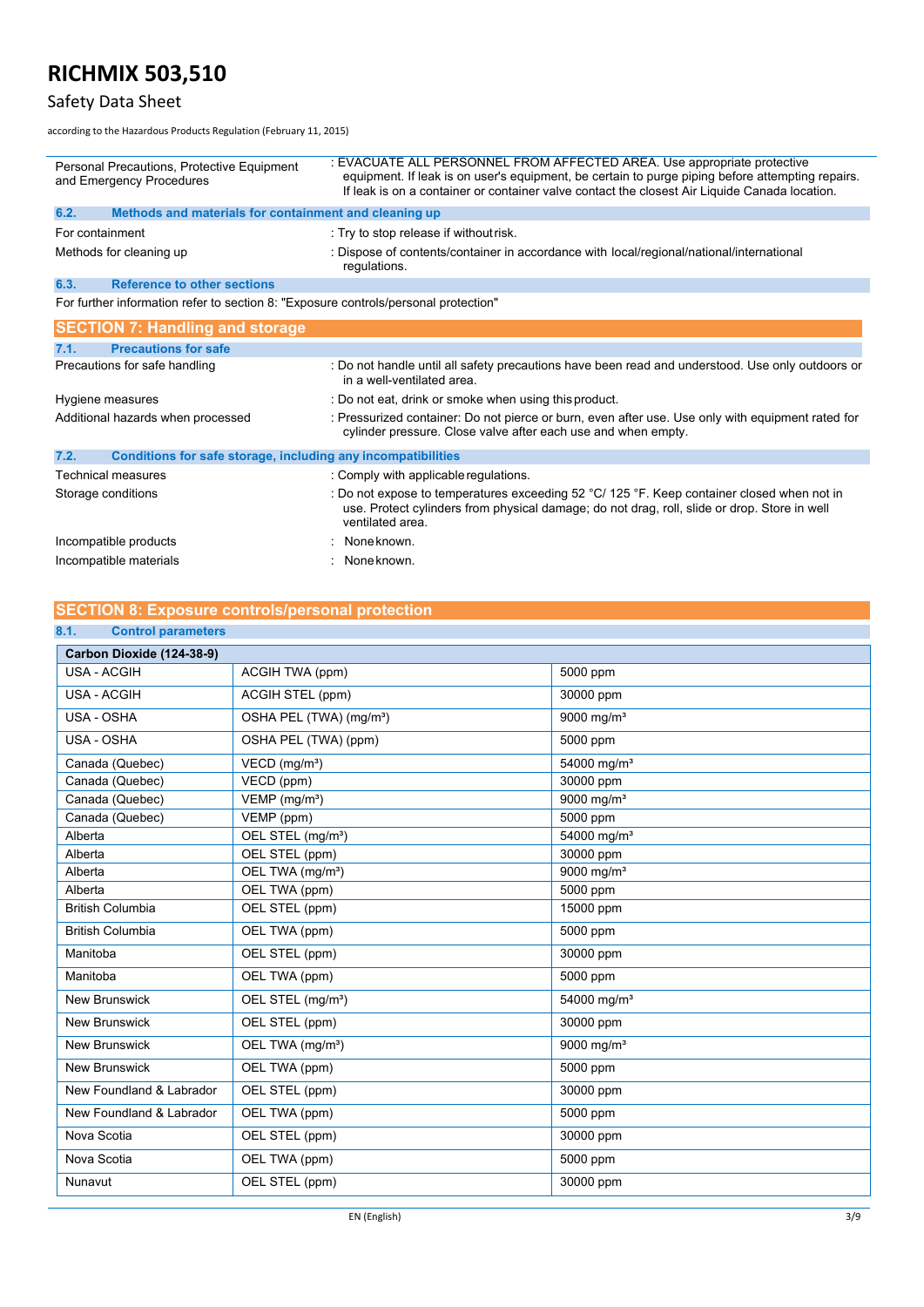### Safety Data Sheet

according to the Hazardous Products Regulation (February 11, 2015)

| Carbon Dioxide (124-38-9)                                            |                               |                           |
|----------------------------------------------------------------------|-------------------------------|---------------------------|
| Nunavut                                                              | OEL TWA (ppm)                 | 5000 ppm                  |
| <b>Northwest Territories</b>                                         | OEL STEL (ppm)                | 30000 ppm                 |
| <b>Northwest Territories</b>                                         | OEL TWA (ppm)                 | 5000 ppm                  |
| Ontario                                                              | OEL STEL (ppm)                | 30000 ppm                 |
| Ontario                                                              | OEL TWA (ppm)                 | 5000 ppm                  |
| Prince Edward Island                                                 | OEL STEL (ppm)                | 30000 ppm                 |
| <b>Prince Edward Island</b>                                          | OEL TWA (ppm)                 | 5000 ppm                  |
| Saskatchewan                                                         | OEL STEL (ppm)                | 30000 ppm                 |
| Saskatchewan                                                         | OEL TWA (ppm)                 | 5000 ppm                  |
| Yukon                                                                | OEL STEL (mg/m <sup>3</sup> ) | $27000$ mg/m <sup>3</sup> |
| Yukon                                                                | OEL STEL (ppm)                | 15000 ppm                 |
| Yukon                                                                | OEL TWA (mg/m <sup>3</sup> )  | 9000 mg/m <sup>3</sup>    |
| Yukon<br>Annuanviate engineeving controle<br>$\overline{\mathbf{o}}$ | OEL TWA (ppm)                 | 5000 ppm                  |

**8.2. Appropriate engineering controls**

Appropriate engineering controls : Ensure exposure is below occupational exposure limits (where available). Provide adequate general and local exhaust ventilation. Systems under pressure should be regularly checked for leakages. Oxygen detectors should be used when asphyxiating gases may be released. Consider the use of a work permit system e.g. for maintenance activities.

Environmental exposure controls : Refer to local regulations for restriction of emissions to the atmosphere. See section 13 for specific methods for waste gas treatment.

#### **8.3. Individual protection measures/Personal protective equipment**

#### **Personal protective equipment:**

Gloves. Safety glasses. Protective clothing. Safety shoes.

#### **Hand protection:**

Wear working gloves when handling gas containers.

#### **Eye protection:**

Wear safety glasses with side shields.

#### **Skin and body protection:**

Wear suitable protective clothing, e.g. lab coats, coveralls or flame resistant clothing.

#### **Respiratory protection:**

None necessary during routine operations. See Sections 5 & 6



#### **Thermal hazard protection:**

None necessary during routine operations.

**Other information:**

Wear safety shoes while handling containers.

| <b>SECTION 9: Physical and chemical properties</b> |                                                       |  |
|----------------------------------------------------|-------------------------------------------------------|--|
| 9.1.                                               | Information on basic physical and chemical properties |  |
| Physical state                                     | :Gas                                                  |  |
| Appearance                                         | : Clear, colorless gas                                |  |
| Colour                                             | : Colourless                                          |  |
| Odour                                              | : Odourless                                           |  |
| Odour threshold                                    | : No data available                                   |  |
|                                                    |                                                       |  |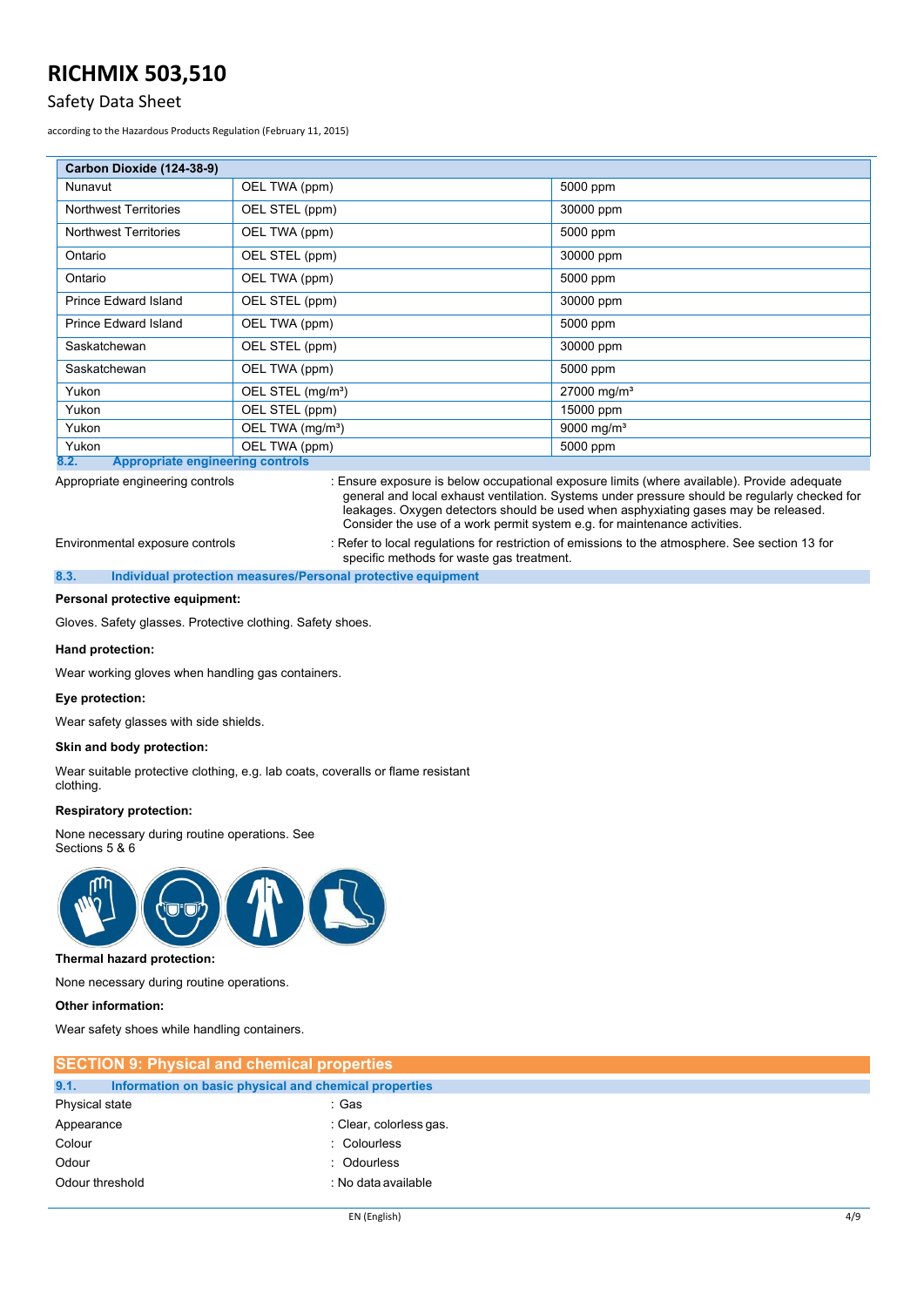# Safety Data Sheet

according to the Hazardous Products Regulation (February 11, 2015)

| рH                                         | : No data available                   |
|--------------------------------------------|---------------------------------------|
| Relative evaporation rate (butylacetate=1) | : No data available                   |
| Relative evaporation rate (ether=1)        | $\therefore$ No data available        |
| Melting point                              | No data available                     |
| Freezing point                             | : No data available                   |
| Boiling point                              | : No data available                   |
| Flash point                                | : Not applicable (non-flammable gas)  |
| Auto-ignition temperature                  | $\therefore$ No data available        |
| Decomposition temperature                  | : No data available                   |
| Flammability (solid, gas)                  | : See Section 2.1 and $2.2$           |
| Vapour pressure                            | $\therefore$ No data available        |
| Vapour pressure at 50 °C                   | $\therefore$ No data available        |
| Relative density                           | : No data available                   |
| Solubility                                 | : Water: No data available            |
| Log Pow                                    | $\therefore$ No data available        |
| Viscosity, kinematic                       | $\therefore$ No data available        |
| Explosive properties                       | : Not applicable (non-flammable gas). |
| Oxidising properties                       | : None.                               |
| <b>Explosive limits</b>                    | : Not applicable (non-flammable gas)  |
|                                            |                                       |

### No additional information available **9.2. Other information**

| <b>SECTION 10: Stability and reactivity</b> |                                                                                                          |
|---------------------------------------------|----------------------------------------------------------------------------------------------------------|
| 10.1.<br><b>Reactivity</b>                  |                                                                                                          |
| Reactivity                                  | : None known.                                                                                            |
| Chemical stability                          | : Stable under normal conditions.                                                                        |
| Possibility of hazardous reactions          | : None known.                                                                                            |
| Conditions to avoid                         | : None under recommended storage and handling conditions (see section 7).                                |
| Incompatible materials                      | : None known.                                                                                            |
| Hazardous decomposition products            | : Under normal conditions of storage and use hazardous decomposition products should not be<br>produced. |

| <b>SECTION 11: Toxicological information</b> |                                            |  |                |
|----------------------------------------------|--------------------------------------------|--|----------------|
|                                              | 11.1. Information on toxicological effects |  |                |
| Acute toxicity (oral)                        |                                            |  | Not classified |
| Acute toxicity (dermal)                      |                                            |  | Not classified |
| Acute toxicity (inhalation)                  |                                            |  | Not classified |

| Carbon Dioxide (124-38-9)              |                |  |  |  |
|----------------------------------------|----------------|--|--|--|
| LC50 inhalation rat (ppm)              | 820000 ppm/4h  |  |  |  |
| Oxygen (7782-44-7)                     |                |  |  |  |
| LC50 inhalation rat (ppm)              | 800000 ppm/4h  |  |  |  |
| Argon (7440-37-1)                      |                |  |  |  |
| LC50 inhalation rat (ppm)              | 820000 ppm/4h  |  |  |  |
| Skin corrosion/irritation<br>٠         | Not classified |  |  |  |
| Serious eye damage/irritation<br>٠     | Not classified |  |  |  |
| Respiratory or skin sensitization<br>۰ | Not classified |  |  |  |
| Germ cell mutagenicity<br>$\sim$       | Not classified |  |  |  |
| Carcinogenicity<br>۰                   | Not classified |  |  |  |
| Reproductive toxicity<br>۰.            | Not classified |  |  |  |
| STOT-single exposure<br>۰              | Not classified |  |  |  |
| STOT-repeated exposure<br>٠            | Not classified |  |  |  |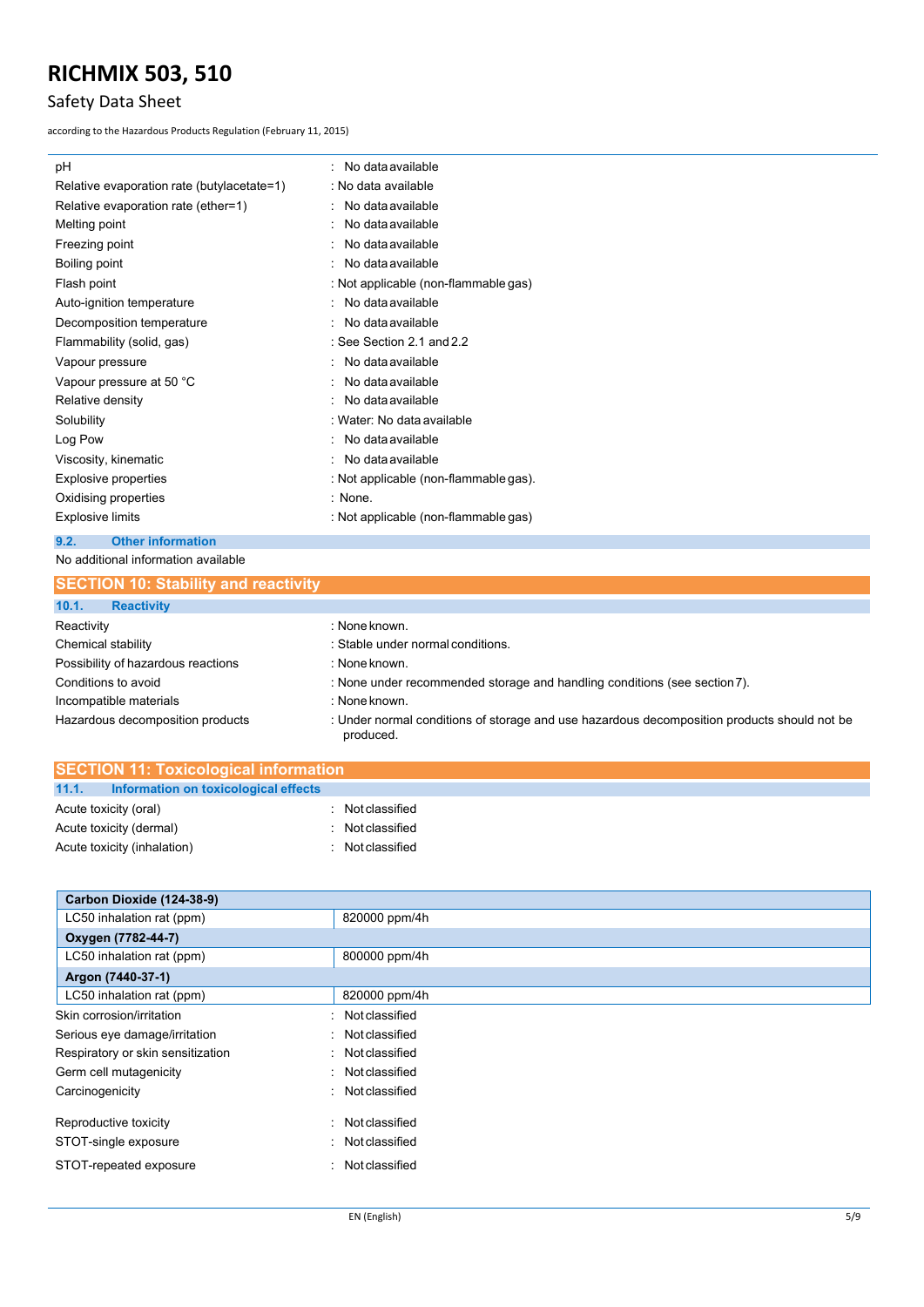# Safety Data Sheet

according to the Hazardous Products Regulation (February 11, 2015)

Aspiration hazard is a set of the set of the set of the set of the set of the set of the set of the set of the

| <b>SECTION 12: Ecological information</b>           |                                                                                                                                                                                                                            |  |  |  |
|-----------------------------------------------------|----------------------------------------------------------------------------------------------------------------------------------------------------------------------------------------------------------------------------|--|--|--|
| 12.1.<br><b>Toxicity</b>                            |                                                                                                                                                                                                                            |  |  |  |
| No additional information available                 |                                                                                                                                                                                                                            |  |  |  |
| 12.2.<br><b>Persistence and degradability</b>       |                                                                                                                                                                                                                            |  |  |  |
| Carbon Dioxide (124-38-9)                           |                                                                                                                                                                                                                            |  |  |  |
| Persistence and degradability                       | No ecological damage caused by this product.                                                                                                                                                                               |  |  |  |
|                                                     |                                                                                                                                                                                                                            |  |  |  |
| Oxygen (7782-44-7)<br>Persistence and degradability | No ecological damage caused by this product.                                                                                                                                                                               |  |  |  |
|                                                     |                                                                                                                                                                                                                            |  |  |  |
| Argon (7440-37-1)<br>Persistence and degradability  | No ecological damage caused by this product.                                                                                                                                                                               |  |  |  |
|                                                     |                                                                                                                                                                                                                            |  |  |  |
| 12.3.<br><b>Bioaccumulative potential</b>           |                                                                                                                                                                                                                            |  |  |  |
| Carbon Dioxide (124-38-9)                           |                                                                                                                                                                                                                            |  |  |  |
| BCF fish 1                                          | (no bioaccumulation)                                                                                                                                                                                                       |  |  |  |
| Log Pow                                             | 0.83                                                                                                                                                                                                                       |  |  |  |
| Bioaccumulative potential                           | No ecological damage caused by this product.                                                                                                                                                                               |  |  |  |
| Oxygen (7782-44-7)                                  |                                                                                                                                                                                                                            |  |  |  |
| Log Pow                                             | Not applicable for inorganic gases.                                                                                                                                                                                        |  |  |  |
| Bioaccumulative potential                           | No ecological damage caused by this product.                                                                                                                                                                               |  |  |  |
| Argon (7440-37-1)                                   |                                                                                                                                                                                                                            |  |  |  |
| Log Pow                                             | Not applicable for inorganic gases.                                                                                                                                                                                        |  |  |  |
| Bioaccumulative potential                           | No ecological damage caused by this product.                                                                                                                                                                               |  |  |  |
| 12.4.<br><b>Mobility in soil</b>                    |                                                                                                                                                                                                                            |  |  |  |
| Carbon Dioxide (124-38-9)                           |                                                                                                                                                                                                                            |  |  |  |
| Log Pow                                             | 0.83                                                                                                                                                                                                                       |  |  |  |
| Ecology - soil                                      | No ecological damage caused by this product.                                                                                                                                                                               |  |  |  |
| Oxygen (7782-44-7)                                  |                                                                                                                                                                                                                            |  |  |  |
| Log Pow                                             | Not applicable for inorganic gases.                                                                                                                                                                                        |  |  |  |
| Ecology - soil                                      | No ecological damage caused by this product.                                                                                                                                                                               |  |  |  |
| Argon (7440-37-1)                                   |                                                                                                                                                                                                                            |  |  |  |
| Log Pow                                             | Not applicable for inorganic gases.                                                                                                                                                                                        |  |  |  |
| Ecology - soil                                      | No ecological damage caused by this product.                                                                                                                                                                               |  |  |  |
| 12.5.<br><b>Other adverse effects</b>               |                                                                                                                                                                                                                            |  |  |  |
| Effect on ozone layer                               | : No known effects from this product.                                                                                                                                                                                      |  |  |  |
| <b>GWPmix comment</b>                               | : No known effects from this product.                                                                                                                                                                                      |  |  |  |
|                                                     |                                                                                                                                                                                                                            |  |  |  |
| <b>SECTION 13: Disposal considerations</b>          |                                                                                                                                                                                                                            |  |  |  |
| 13.1.<br><b>Disposal methods</b>                    |                                                                                                                                                                                                                            |  |  |  |
| Waste treatment methods                             | : Contact supplier if guidance is required. Do not discharge into any place where its<br>accumulation could be dangerous. Ensure that the emission levels from local regulations or<br>operating permits are not exceeded. |  |  |  |
| Product/Packaging disposal recommendations          | : Refer to the CGA Pamphlet P-63 "Disposal of Gases" available at www.cganet.com for<br>more guidance on suitable disposal methods.                                                                                        |  |  |  |
| <b>SECTION 14: Transport information</b>            |                                                                                                                                                                                                                            |  |  |  |
| <b>Basic shipping description</b><br>14.1.          |                                                                                                                                                                                                                            |  |  |  |
| In accordance with TDG                              |                                                                                                                                                                                                                            |  |  |  |
| <b>Transportation of Dangerous Goods</b>            |                                                                                                                                                                                                                            |  |  |  |
|                                                     |                                                                                                                                                                                                                            |  |  |  |
| UN-No. (TDG)                                        | : UN1956                                                                                                                                                                                                                   |  |  |  |
| <b>TDG Primary Hazard Classes</b>                   | : 2.2 - Class 2.2 - Non-Flammable, Non-Toxic Gas.                                                                                                                                                                          |  |  |  |
|                                                     |                                                                                                                                                                                                                            |  |  |  |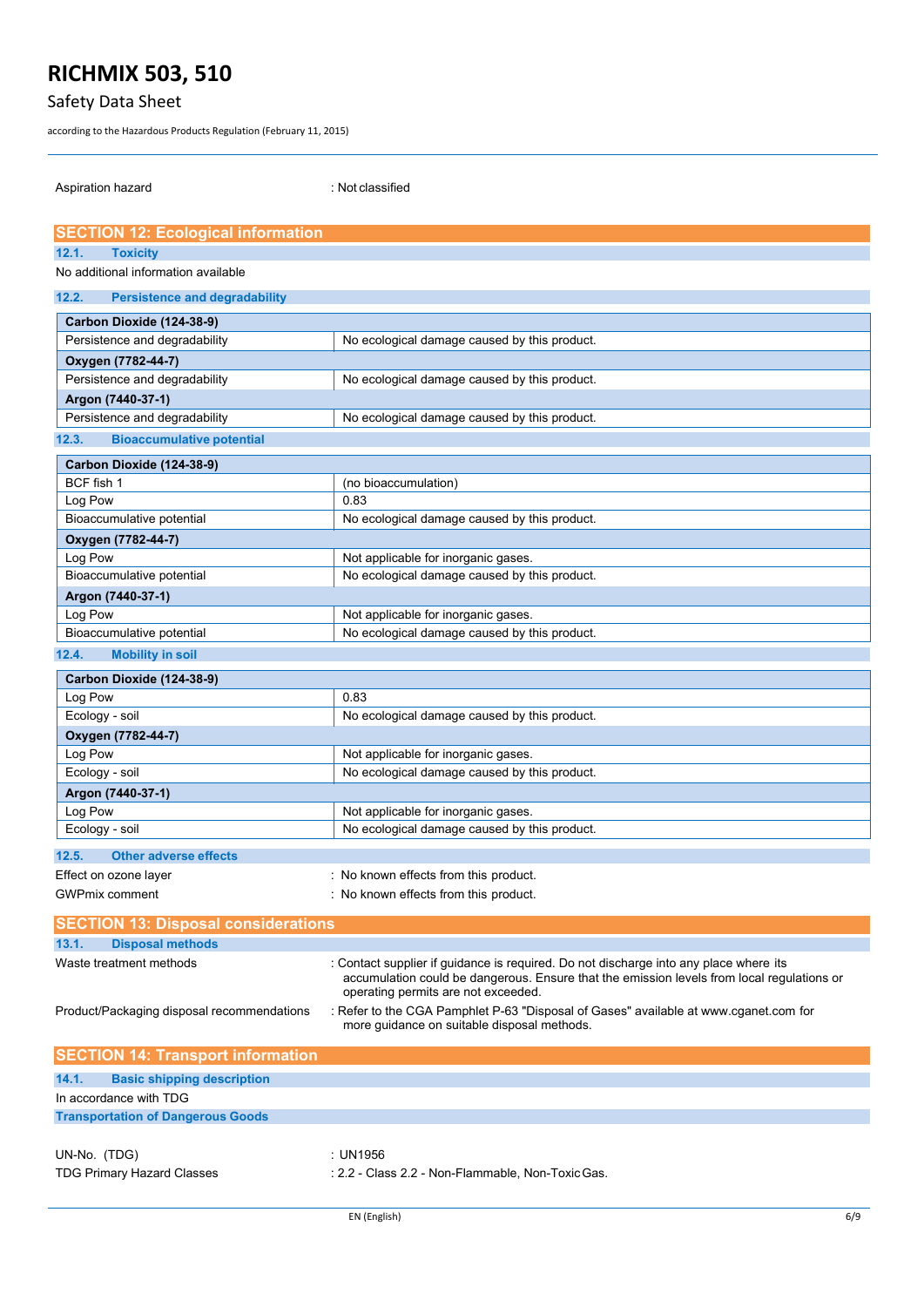# Safety Data Sheet

according to the Hazardous Products Regulation (February 11, 2015)

| <b>Transport Document Description</b><br><b>Proper Shipping Name</b> | : UN1956 Compressed gas, n.o.s., $2.2$<br>: Compressed gas, n.o.s.                                                                                                                                                                                                                                                                                                                                                                                                                                                                                                                                                                                                                                                                                                                                                                                                                                                                                                                                                                                                                                                                                                                                                                                                                                                                                                                                                                                                                                                                                                                                                                                                                                                                                                                                                                                                                                                                                                                                                                                                                                                                                                                                                                                                                                                                                                                                                                                                                                                                                                                                                                                                                                                                                                                                                                                                                                                                                                                                                                                                                                                                                                                                                                                                                                                                                                                                                                                                                                                                                                                                                               |
|----------------------------------------------------------------------|----------------------------------------------------------------------------------------------------------------------------------------------------------------------------------------------------------------------------------------------------------------------------------------------------------------------------------------------------------------------------------------------------------------------------------------------------------------------------------------------------------------------------------------------------------------------------------------------------------------------------------------------------------------------------------------------------------------------------------------------------------------------------------------------------------------------------------------------------------------------------------------------------------------------------------------------------------------------------------------------------------------------------------------------------------------------------------------------------------------------------------------------------------------------------------------------------------------------------------------------------------------------------------------------------------------------------------------------------------------------------------------------------------------------------------------------------------------------------------------------------------------------------------------------------------------------------------------------------------------------------------------------------------------------------------------------------------------------------------------------------------------------------------------------------------------------------------------------------------------------------------------------------------------------------------------------------------------------------------------------------------------------------------------------------------------------------------------------------------------------------------------------------------------------------------------------------------------------------------------------------------------------------------------------------------------------------------------------------------------------------------------------------------------------------------------------------------------------------------------------------------------------------------------------------------------------------------------------------------------------------------------------------------------------------------------------------------------------------------------------------------------------------------------------------------------------------------------------------------------------------------------------------------------------------------------------------------------------------------------------------------------------------------------------------------------------------------------------------------------------------------------------------------------------------------------------------------------------------------------------------------------------------------------------------------------------------------------------------------------------------------------------------------------------------------------------------------------------------------------------------------------------------------------------------------------------------------------------------------------------------------|
|                                                                      |                                                                                                                                                                                                                                                                                                                                                                                                                                                                                                                                                                                                                                                                                                                                                                                                                                                                                                                                                                                                                                                                                                                                                                                                                                                                                                                                                                                                                                                                                                                                                                                                                                                                                                                                                                                                                                                                                                                                                                                                                                                                                                                                                                                                                                                                                                                                                                                                                                                                                                                                                                                                                                                                                                                                                                                                                                                                                                                                                                                                                                                                                                                                                                                                                                                                                                                                                                                                                                                                                                                                                                                                                                  |
| Hazard labels (TDG)                                                  | : 2.2 - Non-flammable, non-toxic gases                                                                                                                                                                                                                                                                                                                                                                                                                                                                                                                                                                                                                                                                                                                                                                                                                                                                                                                                                                                                                                                                                                                                                                                                                                                                                                                                                                                                                                                                                                                                                                                                                                                                                                                                                                                                                                                                                                                                                                                                                                                                                                                                                                                                                                                                                                                                                                                                                                                                                                                                                                                                                                                                                                                                                                                                                                                                                                                                                                                                                                                                                                                                                                                                                                                                                                                                                                                                                                                                                                                                                                                           |
| <b>TDG Special Provisions</b>                                        | $\pm$ 16 - (1) The technical name of at least one of the most dangerous substances that<br>predominantly contributes to the hazard or hazards posed by the dangerous goods must be<br>shown, in parentheses, on the shipping document following the shipping name in accordance<br>with clause $3.5(1)(c)(ii)(A)$ of Part 3 (Documentation). The technical name must also be shown,<br>in parentheses, on a small means of containment or on a tag following the shipping name in<br>accordance with subsections 4.11(2) and (3) of Part 4 (Dangerous Goods Safety Marks). (2)<br>Despite subsection (1), the technical name for the following dangerous goods is not required to<br>be shown on a shipping document or on a small means of containment when Canadian law for<br>domestic transport or an international convention for international transport prohibits the<br>disclosure of the technical name: (a)UN1544, ALKALOID SALTS, SOLID, N.O.S. or<br>ALKALOIDS, SOLID, N.O.S; (b)UN1851, MEDICINE, LIQUID, TOXIC, N.O.S; (c)UN3140,<br>ALKALOID SALTS, LIQUID, N.O.S. or ALKALOIDS, LIQUID, N.O.S; (d)UN3248, MEDICINE,<br>LIQUID, FLAMMABLE, TOXIC, N.O.S; or (e)UN3249, MEDICINE, SOLID, TOXIC, N.O.S. An<br>example in Canada is the "Food and Drugs Act". (3) Despite subsection (1), the technical name<br>for the following dangerous goods is not required to be shown on a small means of<br>containment: (a)UN2814, INFECTIOUS SUBSTANCE, AFFECTING HUMANS; or (b)UN2900,<br>INFECTIOUS SUBSTANCE, AFFECTING ANIMALS. SOR/2014-306<br>148 - (1) Part 5 (Means of Containment) does not apply to radiation detectors that contain<br>these dangerous goods in non-refillable pressure receptacles if (a)the working pressure in each<br>receptacle is less than 5 000 KPa; (b)the capacity of each receptacle is less than 12 L; (c)each<br>receptacle has a minimum burst pressure of (i) at least 3 times the working pressure, when the<br>receptacle is fitted with a relief device, or (ii) at least 4 times the working pressure, when the<br>receptacle is not fitted with a relief device; (d)each receptacle is manufactured from material<br>that will not fragment upon rupture; (e)each detector is manufactured under a quality assurance<br>program; ISO 9001:2008 is an example of a quality assurance program. (f)the detectors are<br>transported in strong outer means of containment; and (g)a detector in its outer means of<br>containment is capable of withstanding a 1.2 m drop test without breakage of the detector or<br>rupture of the outer means of containment. (2)Part 5 (Means of Containment) does not apply to<br>radiation detectors that contain these dangerous goods in non-refillable pressure receptacles<br>and that are included in equipment, if (a)the conditions set out in paragraphs $(1)(a)$ to (e) are<br>met; and (b)the equipment is contained in a strong outer means of containment or the<br>equipment affords the detectors with protection that is equivalent to that provided by a strong<br>outer means of containment. (3) These Regulations, except for Part 1 (Coming into Force,<br>Repeal, Interpretation, General Provisions and Special Cases) and Part 2 (Classification), do<br>not apply to radiation detectors that contain these dangerous goods in non-refillable pressure<br>receptacles, including detectors in radiation detection systems, if the detectors meet the<br>requirements of subsection (1) or (2), as applicable, and the capacity of the receptacles that<br>contain the detectors is less than 50 mL. SOR/2014-306 |
| <b>Explosive Limit and Limited Quantity Index</b>                    | : 0.125 L                                                                                                                                                                                                                                                                                                                                                                                                                                                                                                                                                                                                                                                                                                                                                                                                                                                                                                                                                                                                                                                                                                                                                                                                                                                                                                                                                                                                                                                                                                                                                                                                                                                                                                                                                                                                                                                                                                                                                                                                                                                                                                                                                                                                                                                                                                                                                                                                                                                                                                                                                                                                                                                                                                                                                                                                                                                                                                                                                                                                                                                                                                                                                                                                                                                                                                                                                                                                                                                                                                                                                                                                                        |
| Excepted quantities (TDG)                                            | $\pm 50$                                                                                                                                                                                                                                                                                                                                                                                                                                                                                                                                                                                                                                                                                                                                                                                                                                                                                                                                                                                                                                                                                                                                                                                                                                                                                                                                                                                                                                                                                                                                                                                                                                                                                                                                                                                                                                                                                                                                                                                                                                                                                                                                                                                                                                                                                                                                                                                                                                                                                                                                                                                                                                                                                                                                                                                                                                                                                                                                                                                                                                                                                                                                                                                                                                                                                                                                                                                                                                                                                                                                                                                                                         |
| Passenger Carrying Road Vehicle or Passenger : 75 L                  |                                                                                                                                                                                                                                                                                                                                                                                                                                                                                                                                                                                                                                                                                                                                                                                                                                                                                                                                                                                                                                                                                                                                                                                                                                                                                                                                                                                                                                                                                                                                                                                                                                                                                                                                                                                                                                                                                                                                                                                                                                                                                                                                                                                                                                                                                                                                                                                                                                                                                                                                                                                                                                                                                                                                                                                                                                                                                                                                                                                                                                                                                                                                                                                                                                                                                                                                                                                                                                                                                                                                                                                                                                  |

Carrying Railway Vehicle Index

| 14.2.<br><b>Transport information/DOT - USA</b>                                                                 |                                              |                                               |     |
|-----------------------------------------------------------------------------------------------------------------|----------------------------------------------|-----------------------------------------------|-----|
| <b>Department of Transport</b>                                                                                  |                                              |                                               |     |
| DOT NA no.<br>UN-No.(DOT)<br>DOT Symbols                                                                        | $\ddot{\phantom{1}}$<br>$\ddot{\phantom{1}}$ | Division (DOT)<br>$\bullet$<br>$\blacksquare$ |     |
| <b>Transport Document Description</b><br>Proper Shipping Name (DOT)<br>Contains Statement Field Selection (DOT) |                                              |                                               |     |
| -Class (DOT)                                                                                                    |                                              | EN (English)                                  | 7/9 |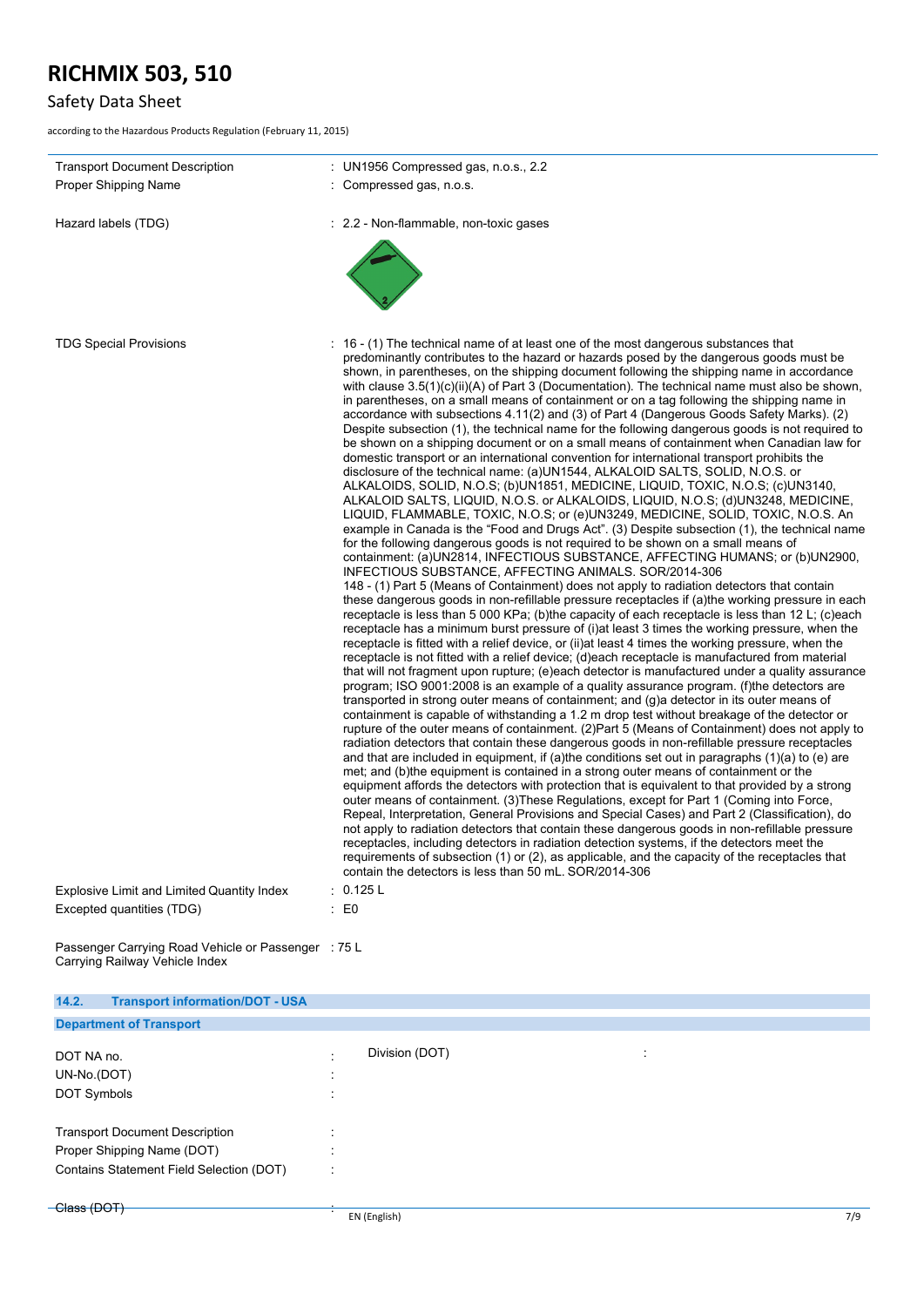### Technical (DOT)

## 1 Safety Data Sheet

2.2 - Class 2.2 - Non-flammable compressed gas 49 CFR 173.115

according to the Hazardous Products Regulation (February 11, 2015) 2.29 5

- 
- 6
- 1
- 9
- 5
- 
- 6
- G Identifies PSN requiring a technical name
- U
- N
- 1
- 
- 9
- 5
- 6
- C
- 
- o
- m
- p
- r
- e
- s
- s
- e
- d
- g
- a
- s
- ,
- n .
- o
- .
- s
- .
- ,
- 2 .
- 2
- C
- o
- m
- p
- r
- e
- s s
- e
- d
- g
- a s
- ,
- n

s .

- .
- o .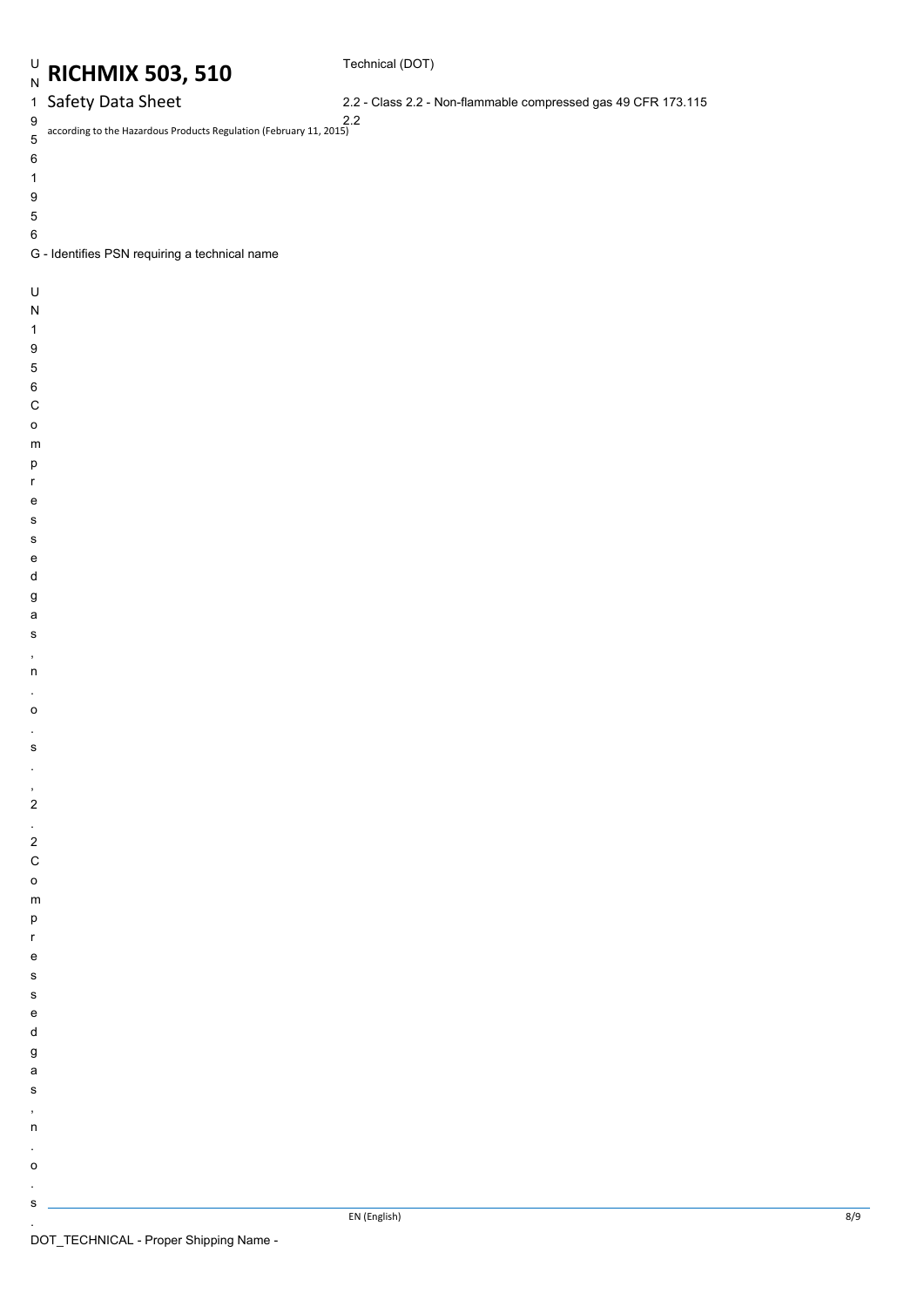### Safety Data Sheet

according to the Hazardous Products Regulation (February 11, 2015)

| Hazard labels (DOT)                                                                                                                             | : 2.2 - Non-flammable gas                                                                                  |
|-------------------------------------------------------------------------------------------------------------------------------------------------|------------------------------------------------------------------------------------------------------------|
|                                                                                                                                                 |                                                                                                            |
| Dangerous for the environment                                                                                                                   | : No                                                                                                       |
| DOT Packaging Exceptions (49 CFR 173.xxx) : 306;307<br>DOT Packaging Non Bulk (49 CFR 173.xxx) : DOT 302;305<br>Packaging Bulk (49 CFR 173.xxx) | : 314,315                                                                                                  |
| DOT Quantity Limitations Passenger aircraft/rail : 75 kg<br>(49 CFR 173.27)                                                                     |                                                                                                            |
| DOT Quantity Limitations Cargo aircraft only (49 : 150 kg<br>CFR 175.75)                                                                        |                                                                                                            |
| DOT Vessel Stowage Location                                                                                                                     | : A - The material may be stowed "on deck" or "under deck" on a cargo vessel and on a<br>passenger vessel. |
| Other information                                                                                                                               | : No supplementary information available.                                                                  |
| 14.3.<br>Air and sea transport                                                                                                                  |                                                                                                            |
| <b>IMDG</b>                                                                                                                                     |                                                                                                            |
| UN-No. (IMDG)                                                                                                                                   | : 1956                                                                                                     |
| Proper Shipping Name (IMDG)                                                                                                                     | Compressed gas, n.o.s.                                                                                     |
| <b>Transport Document Description (IMDG)</b>                                                                                                    | : UN 1956 Compressed gas, n.o.s., 2.2                                                                      |
| Class (IMDG)                                                                                                                                    | : 2.2 - Non-flammable, non-toxic gases                                                                     |
| <b>IATA</b>                                                                                                                                     |                                                                                                            |
| UN-No. (IATA)                                                                                                                                   | : 1956                                                                                                     |
| Proper Shipping Name (IATA)                                                                                                                     | Compressed gas, n.o.s.                                                                                     |
| <b>Transport Document Description (IATA)</b>                                                                                                    | : UN 1956 Compressed gas, n.o.s., 2.2                                                                      |
| Class (IATA)                                                                                                                                    | : 2.2 - Gases : Non-flammable, non-toxic                                                                   |

### **SECTION 15: Regulatory information**

### **15.1. National regulations**

| Carbon Dioxide (124-38-9)                             |  |  |  |
|-------------------------------------------------------|--|--|--|
| Listed on the Canadian DSL (Domestic Substances List) |  |  |  |
| Oxygen (7782-44-7)                                    |  |  |  |
| Listed on the Canadian DSL (Domestic Substances List) |  |  |  |
| Argon (7440-37-1)                                     |  |  |  |
| Listed on the Canadian DSL (Domestic Substances List) |  |  |  |
| 15.2. International regulations                       |  |  |  |

#### EN (English) 9/9 **Carbon Dioxide (124-38-9)** Listed on the AICS (Australian Inventory of Chemical Substances) Listed on IECSC (Inventory of Existing Chemical Substances Produced or Imported in China) Listed on the EEC inventory EINECS (European Inventory of Existing Commercial Chemical Substances) Listed on the Japanese ENCS (Existing & New Chemical Substances) inventory Listed on the Korean ECL (Existing Chemicals List) Listed on NZIoC (New Zealand Inventory of Chemicals) Listed on PICCS (Philippines Inventory of Chemicals and Chemical Substances) Listed on the United States TSCA (Toxic Substances Control Act) inventory Listed on INSQ (Mexican National Inventory of Chemical Substances) Listed on Turkish inventory of chemical